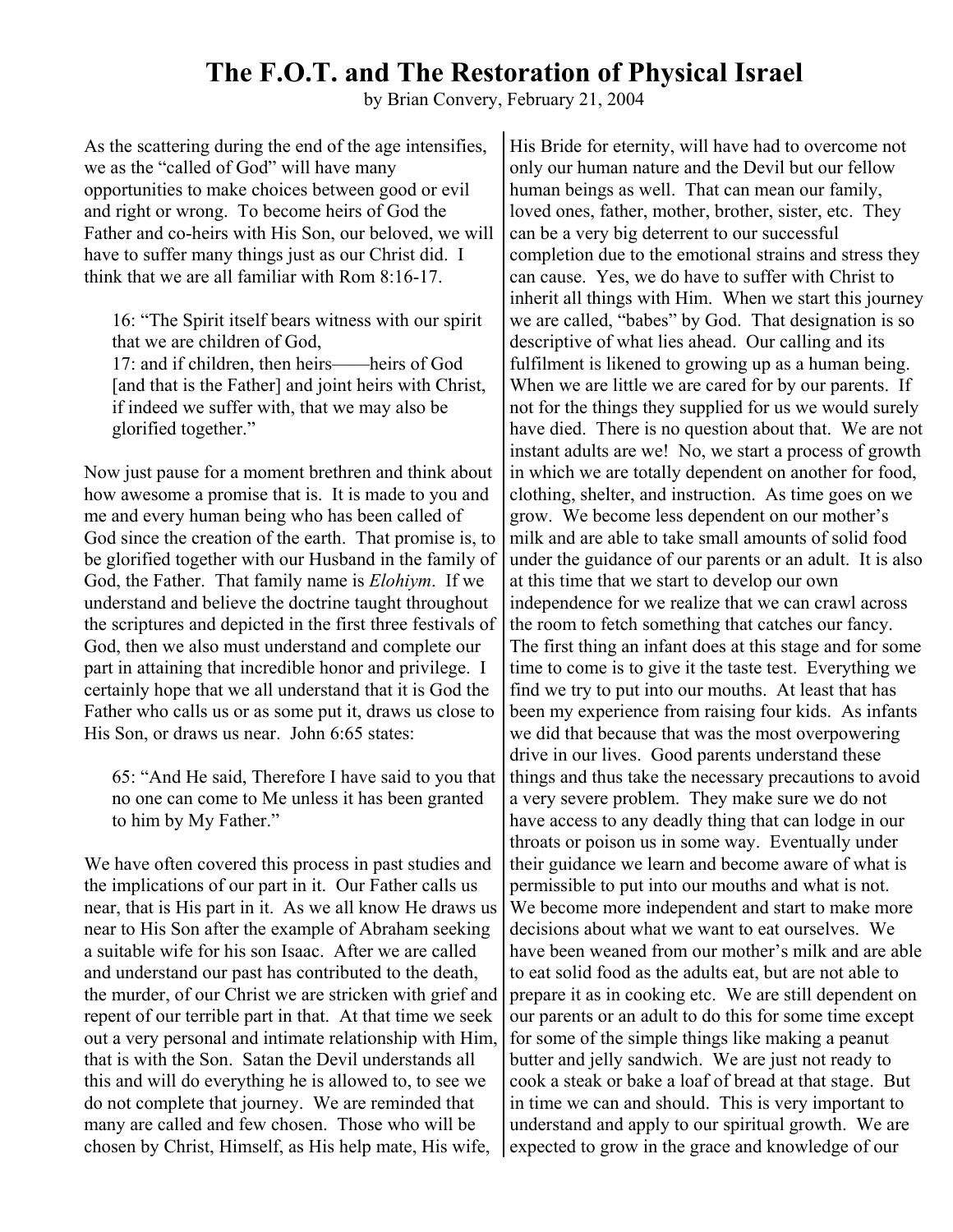Lord Jesus Christ. That growth is patterned after the process we just covered. Satan the Devil knows this all to well. He understands how vulnerable we can be during it. He uses our curiosity to trap us and trick us to eat things, put things into our mouths that can do us great harm, even killing us in some cases. There are times during the growth process that we are very susceptible because we are gullible and naive. At this stage we learn about sweets as well. If it were up to us that is what we would live on in most cases. If we were allowed to do that we would become very unhealthy and sick for we would be basically lacking the nutrition needed to allow our bodies and minds to grow strong and be alert. There are times during this growth process that we are very susceptible as I mentioned, without the guidance of a loving and caring adult, we could place our lives in jeopardy, not that we would, but could. That is important to remember. But this is only for a period of time as we grow to adulthood ourselves and are able to discern right from wrong, good from evil. Once we attain that maturity it is our turn to do the same for others. Let's read two very clear sections of scriptures which tell us how this is done and why.

We have often covered Ephesians the fourth chapter, it is a message of hope and of warning to how and why we are to function a certain way. We are told that Christ is the Head of the body which is the Church. We are told that each part of that body is given a gift and placed in it accordingly. We the members of that body are to use these gifts to edify the entire body in love. We do this as a unit under the direction of Jesus Christ. No one part of the body lords it over another. We have only one Head. We are given this instruction because there are those who would want to use our simplicity in Christ to get gain for themselves. They can be very tricky and cunning in achieving that end. The body is to look out for the well being of all its members until each part is able to survive these attacks. Those of the body who are more mature and experienced in this warfare are to stand up and defend the younger parts or members until they too grow wise in that knowledge to be able to take up that task for themselves and others. Eph 4:7-8; 11-16:

7: "But to each one of us grace was given according to the measure of Christ's gift.

8: Therefore He says: When He ascended on high, He led captivity captive, And gave gifts to men."

11: "And He Himself gave some apostles, some prophets, some evangelists, and some pastors and teachers,

12: for the equipping of the saints for the work of ministry, for the edifying of the body of Christ, 13: till we all come to the unity of the faith and of the knowledge of the Son of God, to a perfect man, to the measure of the stature of the fullness of Christ;

14: that we should no longer be children, tossed to and fro and carried about with every wind of doctrine, by the trickery of men, in the cunning craftiness by which they lie and wait to deceive, 15: but, speaking the truth in love, may grow up in all things into Him who is the head——Christ—— 16: from whom the whole body, joined and knit together by what every joint supplies, according to the effective working by which every part does its share, causes growth of the body for the edifying of itself in love."

So many have taken this simple and wonderful pattern and have turned it into a grinding stone of dominion and hierarchy to oppress and extract from the brethren. As we grow in grace and knowledge, we are to be doing two things. The first is developing an intimate relationship with our betrothed. We are to be dependent on Him giving us the answers to our questions and not some self proclaimed benefactor. Secondly we are to do everything within our power to direct others in the body towards Christ. We are not to suffer and stumble over delusions of grandeur about ourselves or others. Our Husband is the focal point of all we do. That is why we read at the start of this fourth chapter the following words,

1: "I, therefore, the prisoner of the Lord, beseech you to walk worthy of the calling with which you were called,

2: with all lowliness and gentleness, with longsuffering, bearing with one another in love, 3: endeavoring to keep the unity of the Spirit in the bond of peace."

Simple and sober words to us all. We do not keep the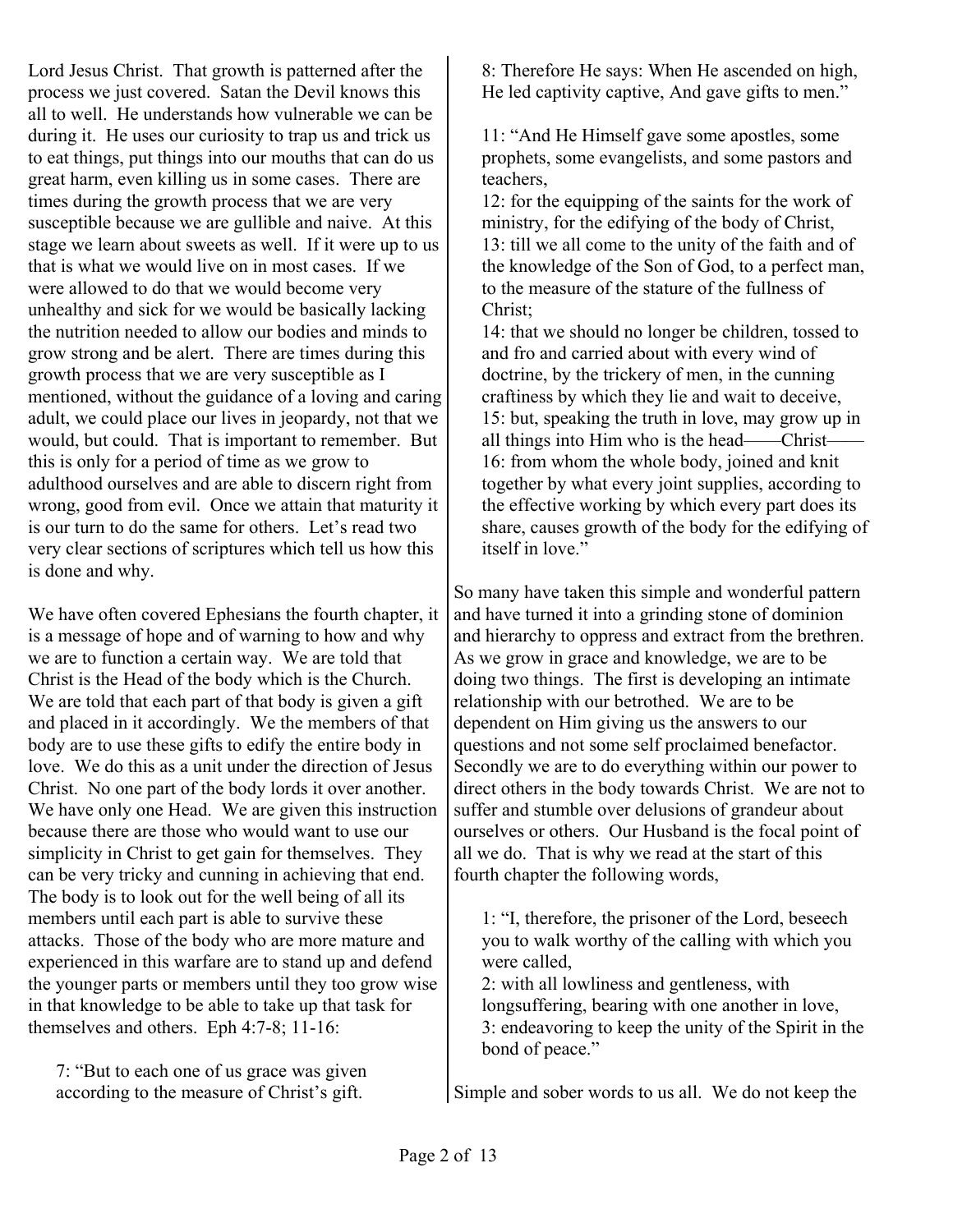unity of an organization, or that of a man, but of the "spirit," the life blood of the body of Christ. It is that unity and no other that is to be kept in the bond of peace. Do we have a responsibility basically to stand on our own two feet and eat one on one with our Husband, our Creator? Heb 5:9 - 6:3:

9: "And having been perfected, He became the author of eternal salvation to all who obey Him, 10: called by God as High Priest according to the order of Melchizedek,

11: of whom we have much to say, and hard to explain, since you have become dull of hearing. 12: For though by this time you ought to be teachers, you need to be taught again the first principles of the scriptures of God; and you have come to need milk and not solid food.

13: For everyone who partakes only of milk is unskilled in the word of righteousness, for he is a babe.

14: But solid food belongs to those who are mature, those who by reason of use through practice have their senses exercised to discern between both good and evil.

1: Therefore, you are to be leaving the discussion of the juvenile principles of Christ, and go on to perfection, not laying again the foundation of repentance from dead works and of faith toward God,

2: of the teachings of baptisms, of laying on of hands, of resurrection of the dead, and of eternal judgment.

3: And this we will do if God permits."

We are not to remain an infant and eat infant food if we are to qualify to marry the Son of God and be coheirs with Him and all the Father has put under His feet. We are to grow strong and straight and be one with our beloved Husband. If we undertake this walk it will be because God has seen that we are ready to develop a much closer relationship with Christ and His body. We will not be permitted to go this step if we show the signs of future failure from the point of view of turning our back on the Father and the Son, for that would have dire consequences as verses 4 through 6 clearly tell us here in Hebrews, the sixth chapter. Yes, we do have a merciful and loving God! We are the second Eve in the plan. The first Eve allowed a

supposed benefactor of knowledge to come between her and her husband. Instead of seeking truthful answers to questions from her husband, the first Adam, she listened to a cunning trickster. We must never do that. When our Husband gives us a clear and direct answer we are not to muddy it up with what-ifs, as well we are not to let another confuse us. It is for that very reason Paul instructed the Corinthian Church in the following way, "Let your women keep silent in the churches for they are not permitted to speak but to be submissive as the law also says. And if they want to learn something let them ask their own husbands at home for it is shameful for women to speak in church." That is not a put-down of anyone. Satan the Devil has appealed to the vanity of many women, called and uncalled of the Father, to twist this simple command and pattern in their minds. There is order in the body. We are the bride of Christ and as such we are to seek the answers from our Husband and no other. We are to recognize His voice and dine with Him. As easy as that may sound we have only to look at the first Eve to see it can become difficult at times. Satan and his ministers of light have made an art of coming between Christ and those called to be His bride. They do this in many ways. But the most punishing is by teaching false doctrines which can and will separate us from our Husband and Savior. Look how simple, subtle, and seemingly harmless it can be. Let's read it from J.P. Green's Interlinear. Gen 3:1-8:

1: "And the serpent was cunning above every animal of the field which Jehovah God had made. And he said to the woman, Is it true that God has said, You shall not eat from any tree of the garden? [That is a question. Notice the slant on the question. He is questioning whether she in fact heard the command right in the first place. Thus the seed of doubt can make it appealing to our human nature, as to a way out to what was actually said.]

2: And the woman said to the serpent, We may eat of the fruit of the trees of the garden,

3: but of the fruit of the tree in the middle of the garden, God has said, You shall not eat of it, nor shall you touch it, lest you die. [Here we see Eve clearly understood what was said. She successfully withstood Satan's first attempt to confuse her and put in doubt. Good job Eve! She should have left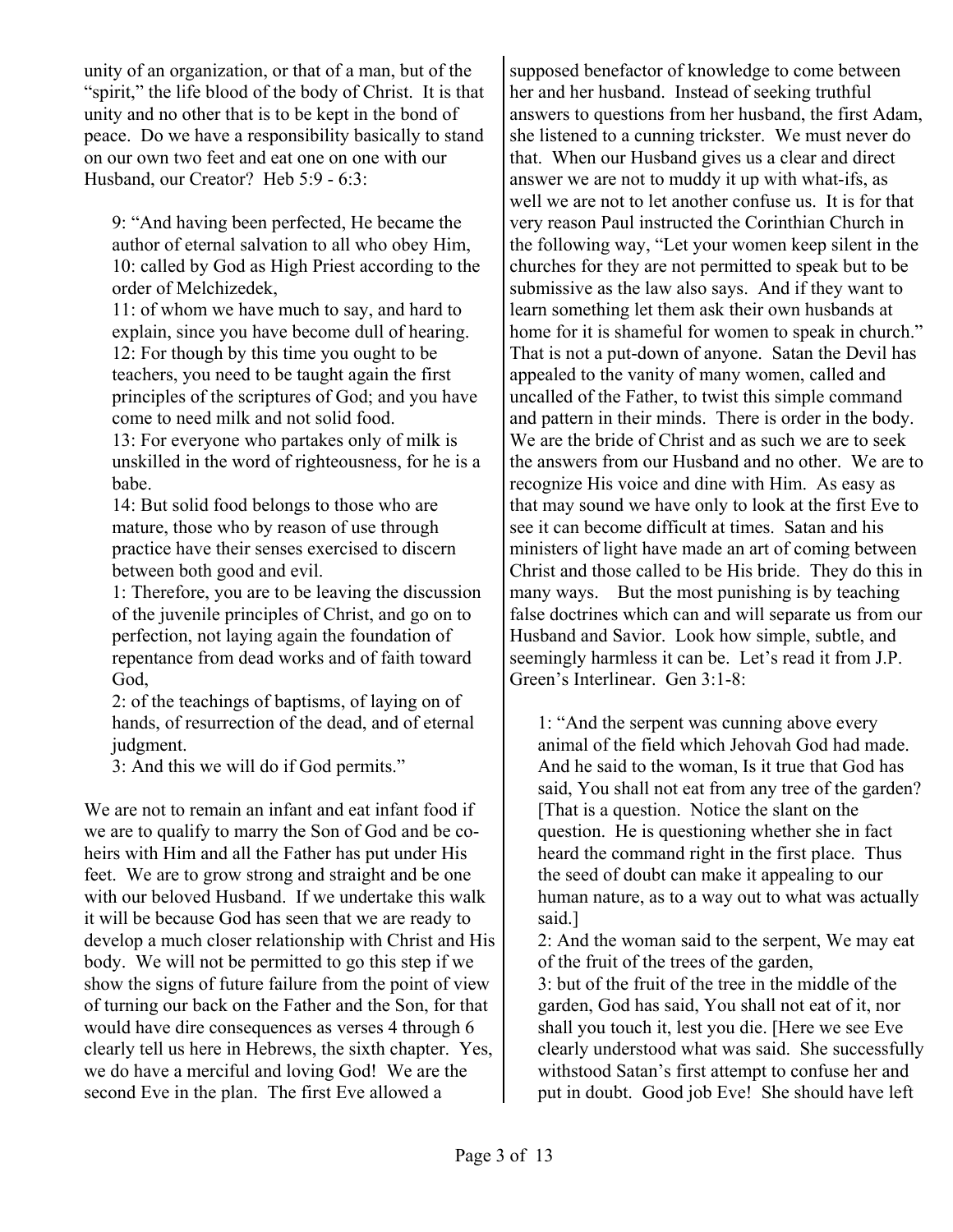## it at that.]

4: And the serpent said to the woman, You shall not surely die,

5: for God knows that in the day you eat of it, your eyes shall be opened, and you shall be as God, knowing good and evil. [So here we see the subtle approach failed with Eve. Now the Devil dug deeper and presented Eve with a direct challenge to her vanity and the word of God. Adam and Eve had obviously been taught by God that if they followed the plan set before them they in time would qualify to be part of the God family, the *Elohiym* family. Here Satan set Eve up for the kill. He told her there was a short cut to that end and God was not telling her the truth about it.] 6: And the woman saw that the tree was good for food, and that it was pleasant to the eyes, and the tree was desirable to make one wise. And she took of its fruit and ate; [Mother Eve listened to another. She had failed to follow the clear instructions of God. She was beguiled by Satan. And if that was not bad enough, she gave it also to her husband Adam. Misery likes company. Her eyes had been opened as the chronology of events tell us. She ate and touched it first.] and she also gave to her husband with her, and he ate. [Here Adam had the chance to become Eve's savior and thus the savior of his own body. Because Eve was of his body. But he did not do that. He became very careless. We are not told anything about this encounter other than the fact that he blamed her and thus God for his sin.]"

## Verse 12:

12: "And the man said, The woman whom You gave to be with me, she has given to me of the tree, and I ate."

Not only had Adam not corrected his wife Eve and sought forgiveness from God, he himself ate and broke the central command God had given him. In verse 13 we see Eve blaming the serpent who had deceived her. Neither one of them would accept responsibility for their actions, let alone have repentant attitudes. That tells us something very important about sin, and in particular the makings and beginnings of the unpardonable sin. The Devil had separated Eve from

Adam. When this had happened she was vulnerable. His first attempt failed, but his second didn't. After she had eaten, she in some way or form convinced Adam to eat it. I hear some trying to twist this by saying Adam was with her throughout the whole series of events. They try to use the last part of verse 6 to offer proof of this. "And she also gave to her husband with her and he ate." Neither the Hebrew language or the chronology of events or the resulting inquiry of God support that. Sometime after she had touched and eaten the fruit she gave it, or as the Hebrew stresses, "put it or set it," before Adam. After he ate it the eyes of both of them were open now. Satan wants to distort the lesson being taught in 1 Cor 14, with people today and uses Genesis here to try to distort that. A woman is supposed to seek answers from only her husband in the safe haven of their home, just as we, the bride of Christ are to be doing the same with our Husband Jesus Christ. We are to turn to no one else. Are we mature enough to do that? Are we experienced enough to see through the subtlety and the incredible cunning of the Devil's deceits? He will never stop trying to get the second Eve isolated from her Husband by a surrogate. But unlike the first Adam, Jesus Christ will not be a party to sin. He is our Savior. He is our teacher and protector. He laid down His life for us, the second Eve. We live in very troubling times brethren. Through technology we are being exposed to more and more of the fruit of the knowledge of the tree of good and evil. We are to be able to discern between the two and only follow the good. The winds of doctrine are blowing in every direction and at every speed. We must be using the gifts we have been given to continually lift up the body in grace and knowledge. We must guard our minds against the tricks of the Devil, and his cunningness. Before we internalize a false doctrine by mistake through the taste test, we must put it to the mature test of going to our Husband and asking Him for the answer in the pages of the bible, one on one with Him. We are to have no one present whispering in our ear while we are doing this personal study. But it doesn't stop there. We are also supposed to be able to prepare good meals for our fellow members of the body. This is a central qualification of the bride of Christ. We can see it delineated throughout the scriptures but nowhere is it any more clearly delineated as it is in Proverbs 31. As we should all know and understand Prov 31:10-31 is a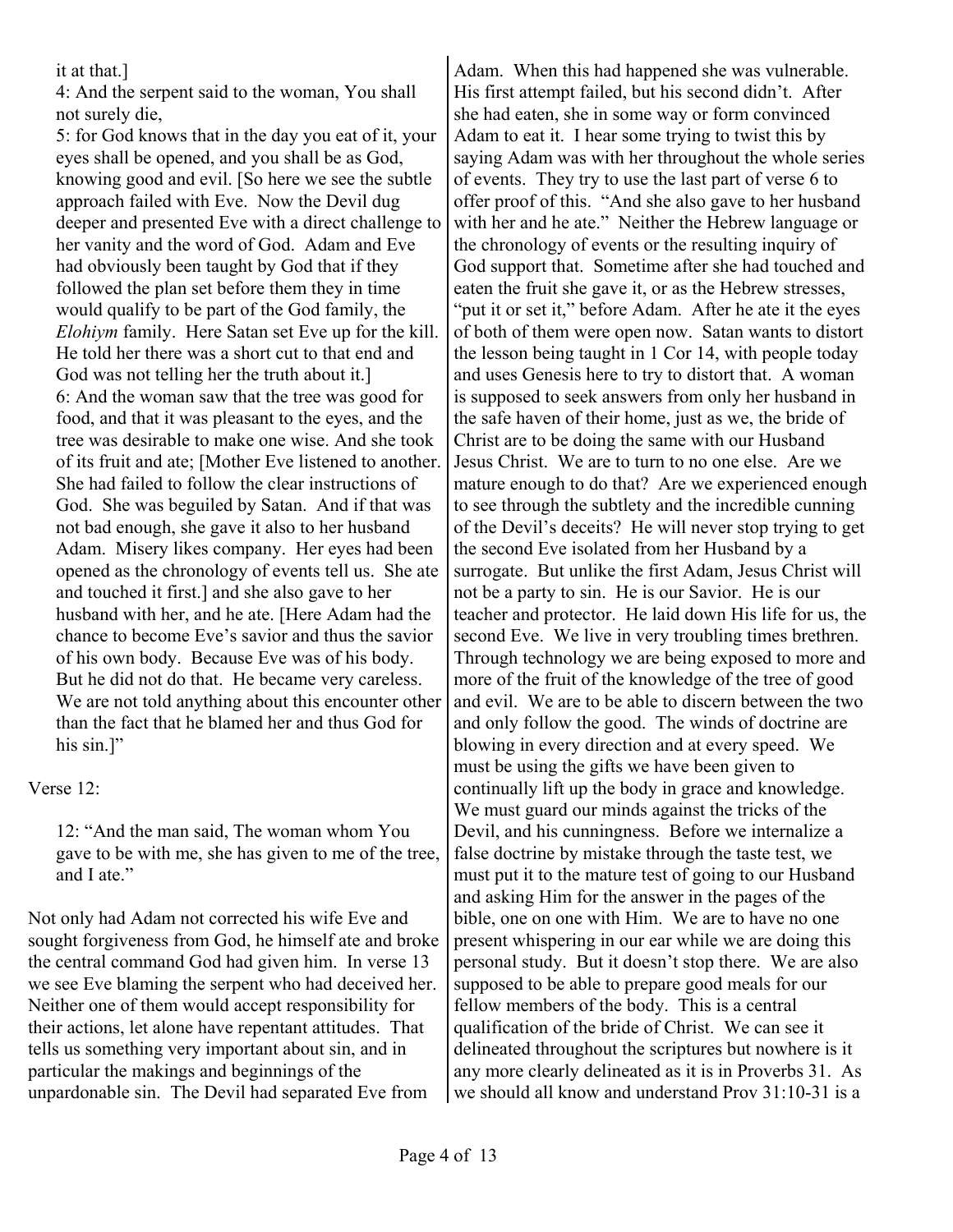very thorough and complete "resume" or job description of what is required of the successful candidate who qualified to be married to the Son of God. Verse 15:

15: "She also rises while it is yet night, and provides food for her household, and a portion for her maidservants."

This is one of the attributes we must be developing. It is not enough to feed ourselves, we must be able to feed others. That ability is developed, it just does not happen over night. But it will never start unless we have the work ethic to support it. It isn't a thing of convenience. We do raise up during the night and get to work. We are not to be selective to whom receives these efforts. They are for the entire household and also for those who work in it. This effort must result in good nourishing food, seasoned with salt, not the empty promise of sugar. It takes time and practice to be able to do this. It is all a part of the maturing process. We are not to stifle this growth and growing in the grace and knowledge of our Lord Jesus Christ. We are to encourage it, and help it along as we are placed in the body, until we all come to the stature of Christ. Paul tells of his personal example of this process in 1 Cor 13:11.

11: "When I was a child, I spoke as a child, I understood as a child, I thought as a child; but when I became a man, I put away childish things."

There does come a time in this calling when God expects us to leave the dependancy and immaturity of childhood behind. Others have done just that before us and others will after us. The first sign of this stage of growth taking place is when we can articulate the hope which lies in us to another. This is the first step in being able to defend ourselves against the onslaught of the Devil. It is the basic skill needed and required to be able to prepare food for others. We read about this in 1 Pet 3:13-16.

13: "And who is he who will harm you if you become followers of what is good? 14: But even if you should suffer for righteousness' sake, blessed. Do not be afraid of their threats, nor be troubled.

15: But sanctify [or set apart] the Lord God in your hearts, and always be ready to give a defense to everyone who asks you a reason for the hope that is in you, with meekness and fear; 16: having a good conscience, that when they defame you as evildoers, those who revile your good conduct in Christ may be ashamed."

There are many today who revile our good conduct in Christ. We have been granted to go beyond the milk of the word and to taste with our own lips and tongues the good word of God and the powers of the age to come. We have received this in our understanding of the first three festivals of God; Passover, Unleavened Bread, and Pentecost and through the understanding of the true calendar of God, the keeping of it. The understanding we have gained from this knowledge has allowed us to mature in discernment and enabled us to answer our Husband's knock at the door, and the individual calling of our name. As a result of these actions we are able to dine one on one with Him and be fed by Him. We are becoming intimate with Him. He is learning about our very inner being and we too are gaining a greater appreciation, understanding, and love for Him. We have come to understand who and what we are. That has been very uplifting at times, at other times very humbling, and at others sad. This process is not for all. Inspite of that we are to continue to hold fast the confession of our hope without wavering, and we are to remember one another in order to stir up love and good works, unless we leave behind in gathering together our own after the poor habit of some. But on the contrary brethren we are to admonish, exhort, and urge all these, all of them, in a greater degree to perceive the return of our Husband for us, on the day He has shown us in His scriptures. We do this through personal involvement and by leaving a written record of our testimony.

We have gained a good understanding of the first phase of the plan of salvation. It is all about spiritual Israel, the bride of Christ. It is about a few being chosen out of the many who were called, both under the first covenant and the second. It is about the resurrection of the wife of the household of God. We have left a record of our testimony in the studies, titled "The Passover of The Lord," "Pentecost & All Its Fullness," "The 7 Churches, 7 Days of Unleavened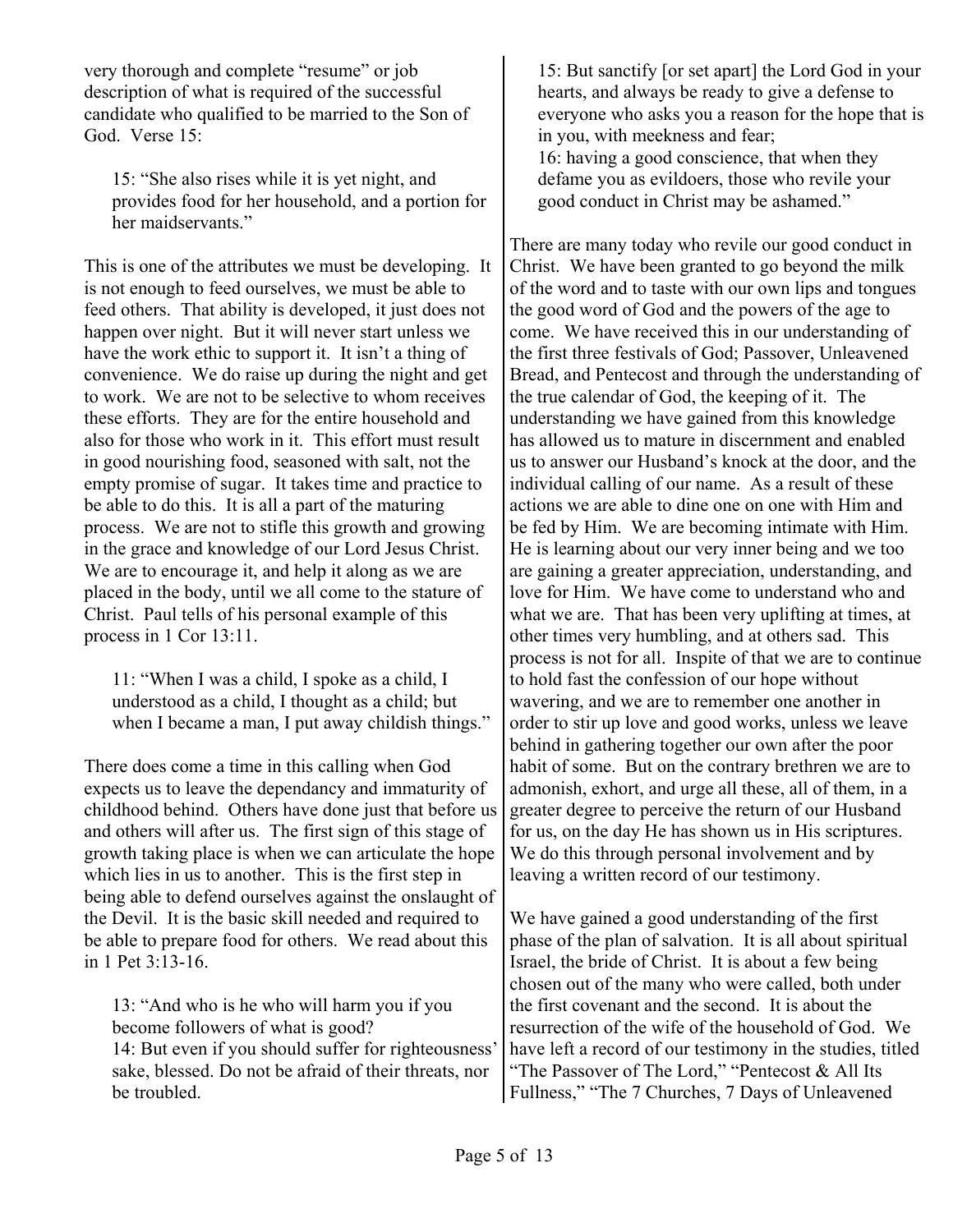Bread, and the 7 Week's Journey to Pentecost," "Abib, Wavesheaf, Bride and the Plan of Salvation," and "The Calendar of God." We have identified what we are to be doing in this process to qualify. Do we know it all? Not likely. But we have been given what is required to make it in that first phase of the plan as to the degree of truth, and I stress this brethren, to the degree of truth. Be mindful however that truth is only half of the equation in true worship. Spirit is the other component. My question can be, are we tapping the fruit of the spirit individually. That brethren is another topic that I personally feel other parts of the body are more qualified than me to talk about. So with this in mind, what we have just gone over, it is now time to put some focus on phase 2 of the plan of salvation.

There appears to be a lot of confusion on that subject even within those who understand the fundamentals of the first phase. So let's look at this subject from the scriptures, not from confusion, vanity or desire to separate ourselves from past teachings, whether they be right or wrong. There is a deepening darkness filtering through what we know as the Churches of God. Many are taking their new found freedom from the dominion of men to unparalleled depths of spiritual depravity which I never thought I would see. As the old saying goes, "out of the pan and into the fire." In recent years I have heard some incredible heresy about what we call the "fall festivals." For some this term, "fall" has become truly that. Their new teachings surrounding Trumpets, Atonement, Tabernacles and the Great Last Day are truly causing them to trip and fall from their calling at this time.

We need to come to grips with a few things in regard to our past affiliation with the World Wide Church of God and its doctrines for those of us who have been there. That organization prior to 1986 clearly had much of the milk of the word. It is that very thing that attracted us to it. We were in need of milk and recognized it as such. We fed on that milk for years in most cases. It was not always good pure milk. On many occasions it was mixed with other substances used to put us to sleep. There were also times it was spiked with sugar to give us artificial short lived energy when it suited the designs of the leaders. As corrupt and spiritually diseased as that organization was it still had much of the milk right. Because of the

trap of dominion and government, it and we, did not grow beyond that milk. We were dumbed down but all the same we did have some milk. We had the doctrine of repentance before baptism fundamentally correct. We understood about faith in its juvenile forms. We understood about baptisms and symbolisms of the newness of life towards God. We had a doctrine of laying on of hands partially correct. We had a basic grip on the resurrection of the dead. We had the outline of eternal judgment. All of these are the milk of the word. We as an organization would have grown in these if it were not for the leadership suffering from delusions of grandeur. Their disease of having "dominion over another" led to the way of Satan, that being hierarchical rule and not the loving, nurturing, caring way of God which is patriarchy. As we know, that word is hated and vilified by the women-libbers of this day and age, and those who support them. Patriarchy has purpose, it has life, it has continuance, and it has rules and commandments. It is the outward expression of the love of the Father towards His household. Under it we are to grow in grace and knowledge. That is the course we are on today or we at least should be. We have been building upon the milk of the word. We have gone beyond it in many instances but not all of them. Our Husband has taught us that the "Spring Holy Days," the first three festivals, are all about the bride and her qualifying. That places a Father, Son, and His wife in the family spiritually. That is culminated at Pentecost, the jubilee of the bride of Christ, her release. Everything depicted in the plan of salvation through the "fall festivals" is about that family now growing larger. It is about the rest of mankind who are not called in this life and those who were but were not chosen for the function of the bride. The bride's suffering is over at Pentecost, the Feast of Weeks, the Feast of Firstfruits. The journey of the rest of the family starts on Pentecost and stretches out to the Great Last Day. The bride's time of testing is depicted in the Seven Days of Unleavened Bread and the corresponding seven weeks journey in the wilderness to Mt Sinai and then the wedding supper on the 50th day of which only 74 people were allowed to participate in, out of the millions who undertook that journey and time of testing. The remainder of the 40 years in the wilderness is not about the bride. It is about the rest of the family and that is something we need to understand. When we look to understand what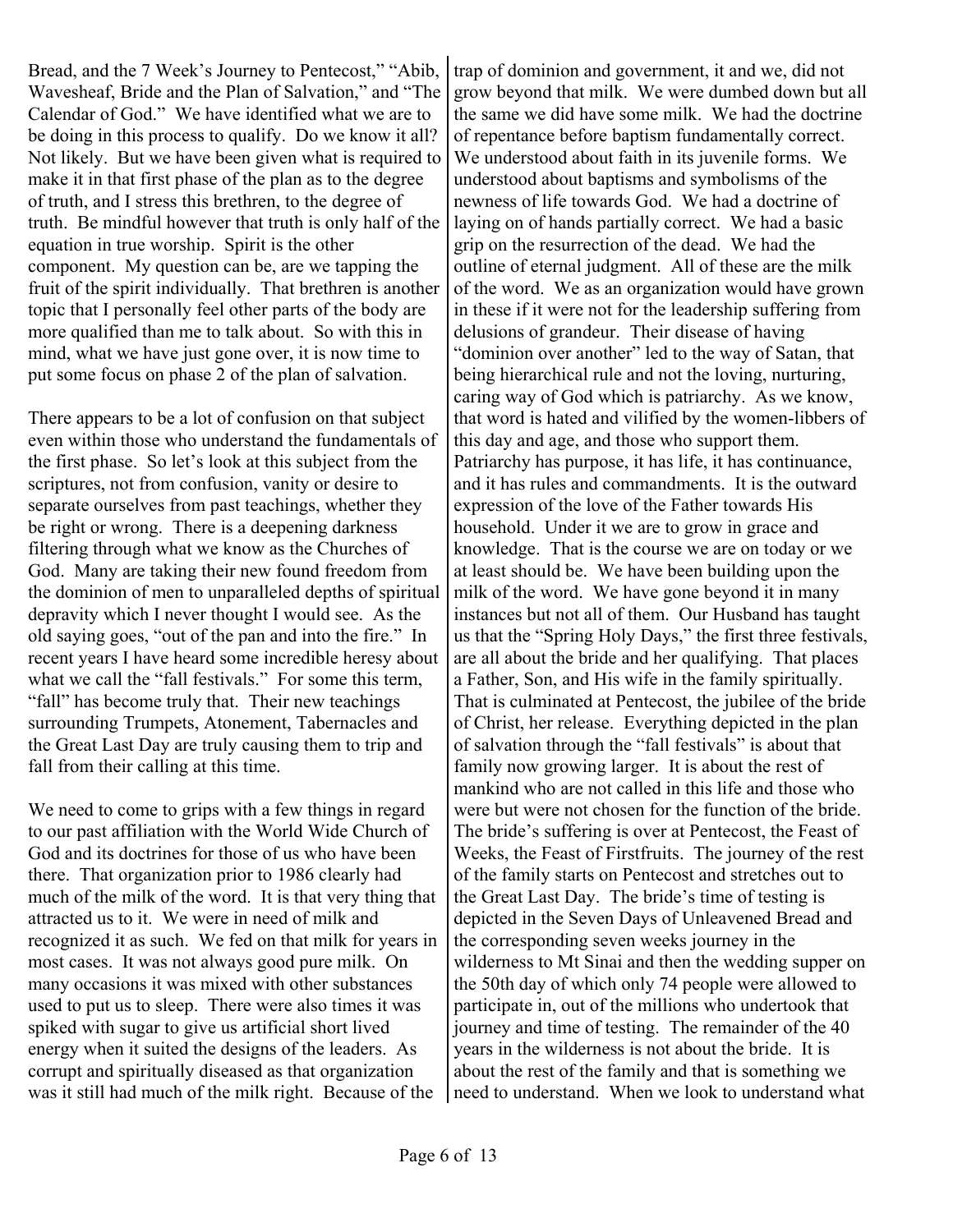the four fall festivals represent, we must do so with this in mind. Many today do not do this and thus fall into confusion and error in their understanding. In the past we had the time line for most of these events correct. And do not be deceived brethren, there is a perfect and precise time line to them, which we will see later just as we have seen for the spring festivals. We can find them all wrapped up in Leviticus 23.

In regard to Trumpets, we had it right that Christ would return to make war with the rulers of this world. Unfortunately we had thrown in many of the events surrounding Pentecost here as well. Atonement we had even more correct, it is the putting away of Satan, a true day of separation and a true jubilee for **physical Israel**. The Feast of Tabernacles we understood to be a time period of 1000 years of peace and learning under the guidance and leadership of Christ and His bride. As for the Last Great Day we did understand this was about the final judgment of all of mankind and the completion of the events depicted by the 7 festivals. There are some today who in their zeal to separate themselves from all that was WCG, mistakenly have thrown out the baby with the bath water. And then there are the wackos. We will not be discussing their upside down **lifeless** doctrines in this study. What we will be discussing is the true understanding of what the Feast of Tabernacles is all about from what the very clear scriptures tell us and not the traditions or commandments of men or organizations. The reason why we are going to start here at the 3rd festival in the fall festival succession is because many today are being led to believe that this time period is about the qualifying of spiritual Israel, the bride of Christ, when in fact it is not. She has already qualified at this point and she is heavily involved in carrying our her duties and functions as a spiritual member of the household of God and the wife to Jesus Christ. The time line of the great events depicted in the festivals of God are clearly spelled out in the 23rd chapter of Leviticus. Involvement of the bride of Christ, spiritual Israel, is spelled out there if one understands the deep meaning of the first three festivals; Passover, Unleavened Bread and Pentecost and the relationship they have with each other as to the wave sheaf of barley and the seven weeks harvest.

What many forget to do in putting together the time

line of the feasts from the first month to the seventh month is to insert the simple and clear time line of Revelation 19 & 20. In Rev 19:7-8 we see the bride of Christ is marrying the Lamb. Verse 7:

7: "Let us rejoice and let us exult, and we will give glory to Him, because the marriage of the Lamb came, and His wife prepared herself." (JP Green Literal)

Did we get that? Present tense in the Greek not future tense. Number 2064 in Strong's,

"*erchomai*, middle voice of a primary verb (used only in the present and imperfect tenses, the others being supplied by a kindred [middle voice] *eleuthomai* or [active] *eltho*, which do not otherwise occur); to *come* or *go* (in a great variety of applications, literally and figuratively):"

Now the New King James,

7: "Let us be glad and rejoice and give Him glory, for the marriage of the Lamb has come, and His wife has made herself ready."

So here we see it is definitely present tense as in, "it has come or came." Clearly this is not a future event spoken of here from the perspective of the point of view of the time line or the sequence of these scriptures. The subsequent verses through this chapter tell us the sequence of events which follow this. We see Christ's return to the earth **to do battle** and proclaim judgement on the armies of opposition. This is clearly the Feast of Trumpets and look who is with Him. So here we had Pentecost up above with the marriage as we have seen through the time line in studying and understanding those things. And now we see He is returning with His bride, and to wage war. So we know this is Trumpets. And we read that in verse 14 of chapter 19. In chapter 20 we see the Devil separated from mankind which is the incredible lesson of the Feast of Atonement. The 10th day of both the 1st and the 7th months is about separation. Each phase has a separation involved in it. Just like Atonement we have 2 goats separated. It is important to understand these things. Then we see the saints, spiritual Israel, living and reigning with Christ for 1000 years. That is His wife. She is about the household business. The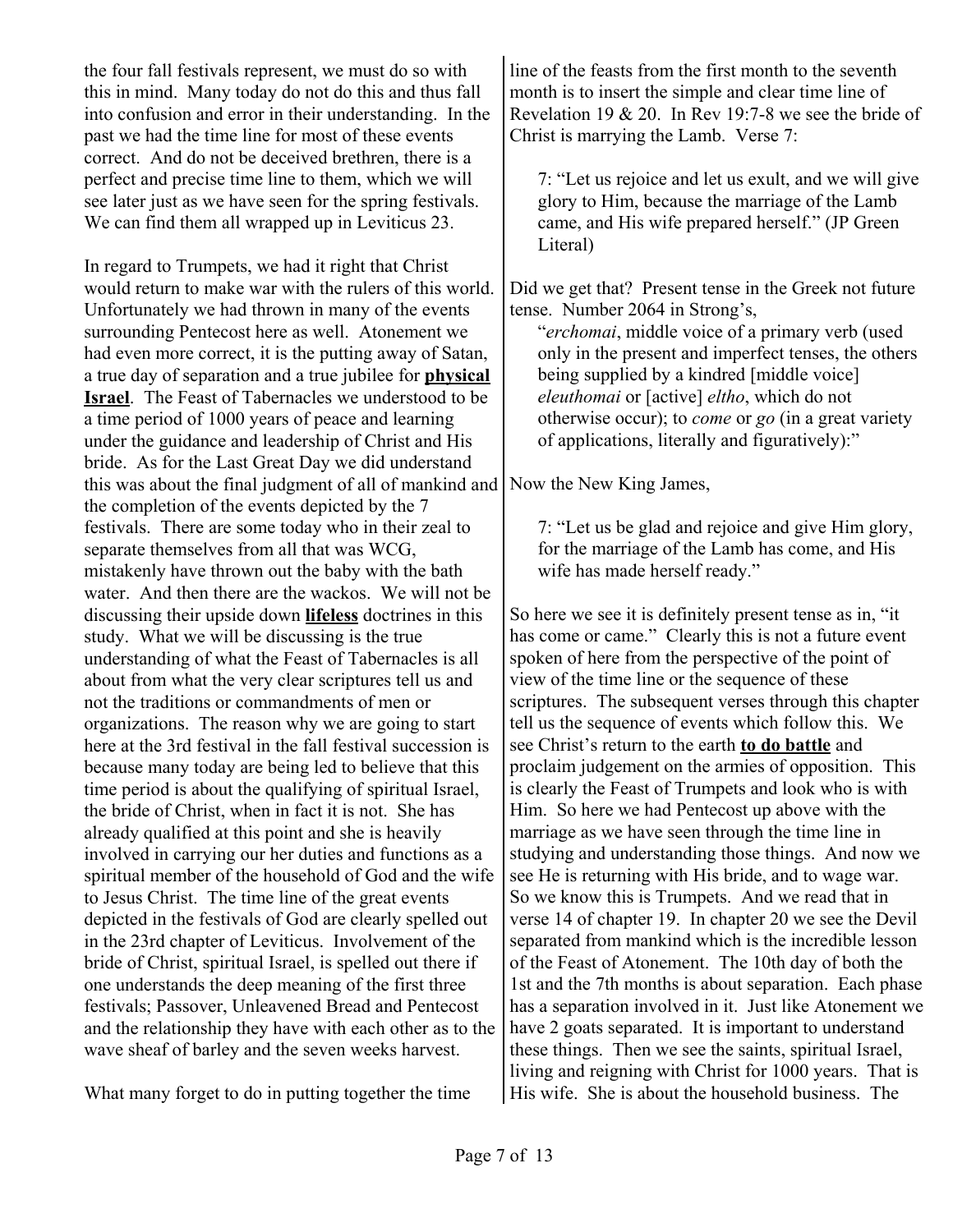time line continues through the Feast of Tabernacles and moves into the Feast of The Great Last Day depicting clearly many of the events which will take place during that time period. So with the marriage having taken place before Trumpets there is no need for any qualifying process or qualifying time for the bride being depicted during the fall festivals is there? No! It is a done deal already. So what is the 7 day Feast of Tabernacles depicting and where do the scriptures clearly show us all about it? Let's start in Lev 23:33-36.

33: "Then the LORD spoke to Moses, saying, 34: Speak to the children of Israel, saying: The fifteenth day of this seventh month starts the Feast of Tabernacles for seven days to the LORD. 35: On the first day a holy convocation. You shall

do no customary work. 36: Seven days you shall offer an offering made by

fire to the LORD. On the eighth day you shall have a holy convocation, and you shall offer an offering made by fire to the LORD. It is a sacred assembly, you shall do no customary work."

Brief and to the point. In the 7th month starting on the 15th day of that month, the Feast of Tabernacles starts, and runs for 7 days. The first day is a *shabbaton* or high holy day. An 8th day is attached to the 7 days of Tabernacles and is also to be a *shabbaton* or high holy day. Here we get the actual dates to keep these days but no explanation of what they are all about. That starts in verse 39 and continues through 43. In these verses we get very clear instruction as to who are the principle characters and why these days are tied to a particular people, place, and lesson. Before we read these, remember the bride of Christ is now the wife of Christ before these events take place. Remember the fundamental purpose of a marriage is to become fruitful and multiply. So verse 39:

39: "Also on the fifteenth day of the seventh month, when you have gathered in the fruit of the land, you shall keep the feast of the LORD seven days; on the first day sabbath-rest [*shabbaton*], and on the eighth day a sabbath-rest [*shabbaton*]."

This once again is repeating much of what we were instructed about in the prior verses with the exception of one thing. God adds, "when you have gathered in the fruit of the land." In essence this is telling us that the harvest of the land has ended in this particular translation. That is not what the Hebrew says however. The JP Green translation is much more accurate.

39: "Also, in the fifteenth day of the seventh month, when you gather the increase of the land,... ."

So here it is talking about something that is a process that's on going. We are not going to spend a lot of time here on this point but you will see why God uses the Hebrew here the way He does as we go through this study. I would hope that you would do a quick study of that yourself about the harvest in both the 7th and 8th months traditionally in Israel. It can be very helpful. Verse 40:

40: "And you shall take for yourselves on the first day the fruit of beautiful trees, branches of palm trees, the boughs of leafy trees, and willows of the brook; and you shall rejoice before the LORD your God for seven days."

Once again we gain more insight into what is being depicted by keeping these 7 days here with this instruction. In Neh 8:15 we read:

15: ". . .Go out to the mountain, and bring olive branches, branches of oil trees, myrtle branches, palm branches, and branches of leafy trees, to make booths, as it is written."

From these 2 verses we see several species of trees clearly identified. We see listed palm trees, willow trees, olive trees and myrtle trees. Every one of these trees represent healing and comforting powers. It again is a good personal study to undertake. Most of the brethren understand the benefits of olive oil for that has been taught commonly. But here we have willows listed. Do you know that aspirin comes from willow trees. Yes it takes away pain. Myrtle leaves and the fruit are a very powerful antiseptic and cleaning agent.

The fact is that the species of trees represented here in putting together these booths are not just for,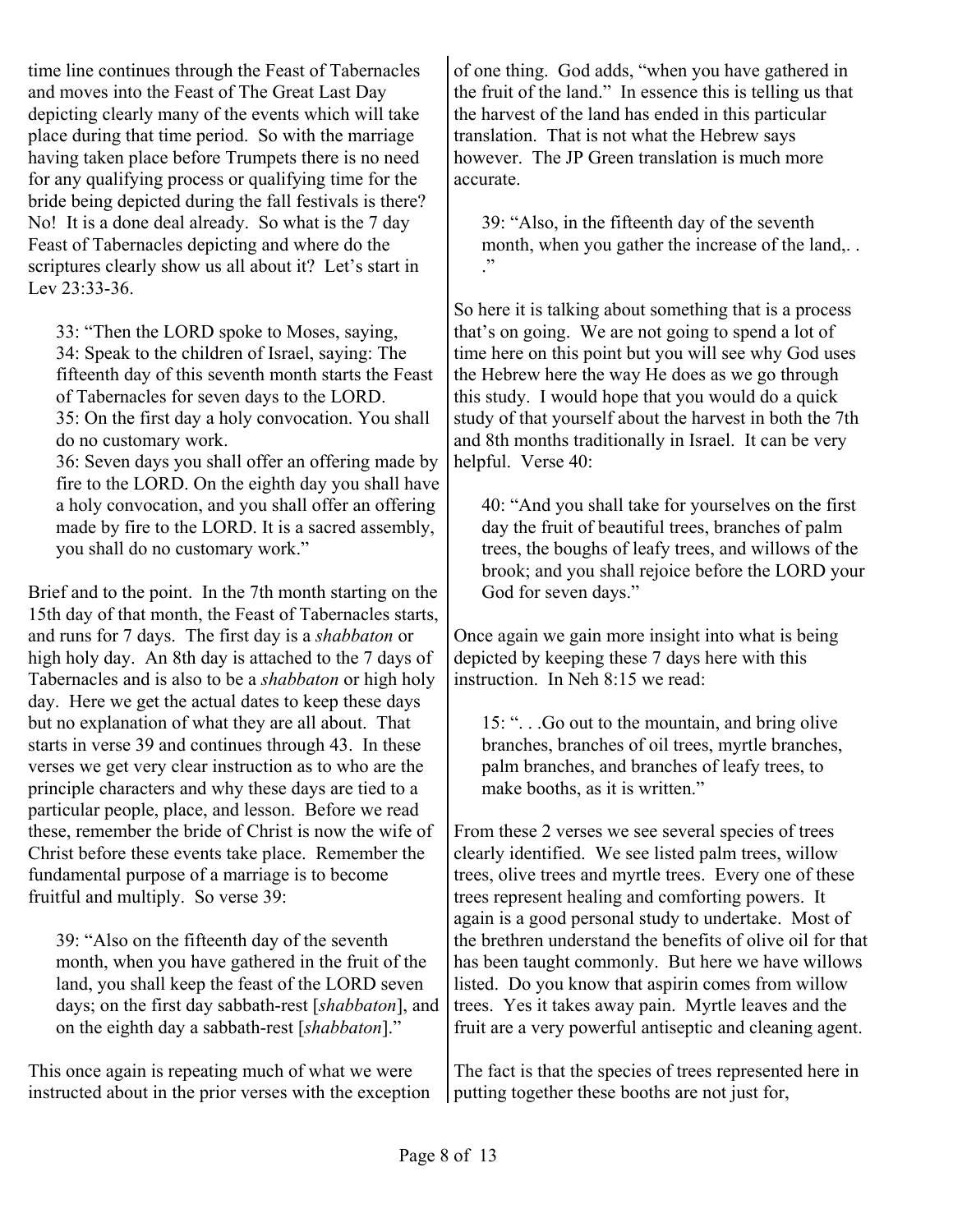"protecting" only, but for **"healing and comforting"**. That is a significant point we must all understand so as to understand the purpose of these incredible 7 days of tabernacling with God. Verse 41:

41: "You shall keep it as a feast to the LORD for seven days in the year. A statute forever in your generations. You shall celebrate it in the seventh month."

Here for the 3rd time were are told it is to be kept for 7 days in the 7th month. We also see here that the 7 days of this particular feast is to be kept once in the year as the Hebrew depicts, "a feast to Jehovah, seven days in a year." Now comes some incredible instruction about the main purpose of the 7 day feast. Verses 42 & 43:

42: "You shall dwell in booths for seven days. All who are native Israelites shall dwell in booths, 43: that your generations may know that I made the children of Israel dwell in booths when I brought them out of the land of Egypt: I am the LORD your God."

Now lets read it from the JP Green Interlinear:

42: "You shall live in booths seven days; all who are homeborn in Israel shall live in booths, 43: so that your generations shall know that I caused the sons of Israel to live in booths, when I brought them out of the land of Egypt; I am Jehovah your God."

We are clearly told here that this feast is 1) "about all the native or home-born Israelites." And secondly, they are to live in booths as a reminder of their forefathers when they came out of Egypt or sin. What did Israel do when they came out of Egypt? They whined and moaned their way across the wilderness for 7 weeks until they came to Mt Sinai. Now I know some of you are instantly tying the symbolism together in your minds. 7 weeks journey and 7 days of this fall feast. All the time God is with them in both instances as scriptures tell us. The end result of the 7 weeks journey however is Israel rejecting God in mass. They looked for a go-between, after all God had done for them. So there isn't the connection that some have

said there is. They were to be special to God however. Let's pick it up in Ex 19:4-6:

4: "You have seen what I did to the Egyptians, and how I bore you on eagles' wings and brought you to Myself.

5: Now therefore, if you will indeed obey My voice and keep My covenant, then you shall be a special treasure to Me above all people; for all the earth is Mine.

6: And you shall be to Me a kingdom of priests and a holy nation. These are the words which you shall speak to the children of Israel."

For several weeks God has listened to the continual complaining of Israel about everything imaginable. He has been incredibly patient and loving towards them, feeding and defending them on that journey and then 3 days before the 50th day He tells them these incredible things and makes these incredible promises. Did Israel keep their part of the covenant? No, absolutely not. There were only a few who did individually, but not many collectively. That is a profound lesson for those under the new covenant as well. One is a type of the other in action, in deed, and in everything. We know the subsequent history of Israel, their ups and downs as a nation until their sins were so grievous that God used the Assyrians to take captive and scatter among the nations the 10 northern tribes and eventually He used Babylon to take Judah the 2 southern tribes into captivity. Israel never attained the greatness, the special position God had wanted them to among the nations. The vast majority of these scattered Israelites do not even know who they are and what the sins of their ancestors have done to them. That my friends is going to change. We are told that the chief lesson of the 7 day feast of Tabernacles is that all the generations will know why their ancestors were taken out of Egypt and thus what promises were made to them by God. They will come to know that God fulfills His promises if Israel will fulfill their part of the bargain. They will be made aware of who and what they are. These descendants will have the opportunity to undertake this millennial journey of taking up their rightful place among the nations as a special people, a nation of kings and priests. As well, the nations will also have the opportunity to witness this great event and acknowledge what God has done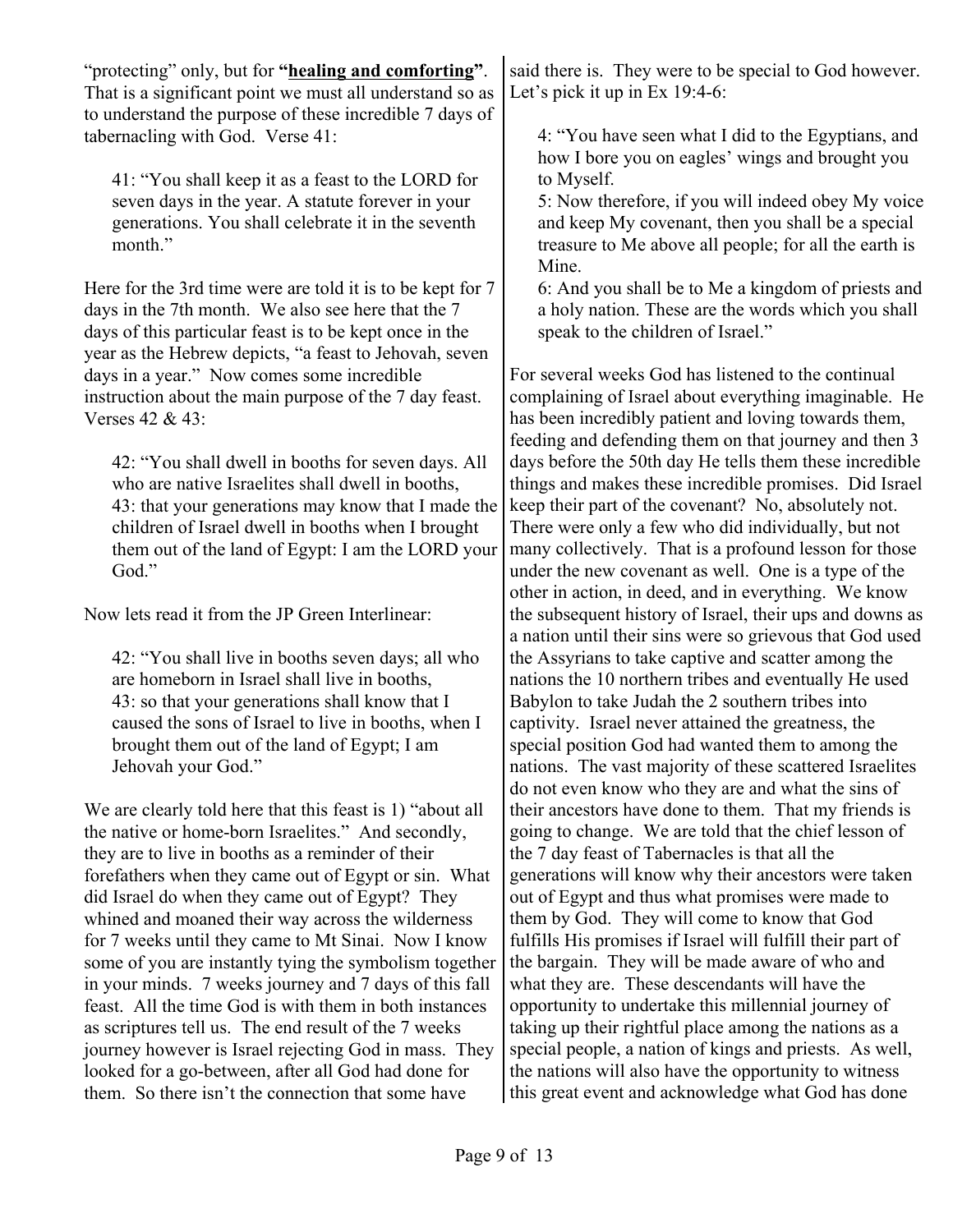for the nation of Israel. Israelites living in booths for these 7 days demonstrate God's love for them and His willingness to cover them with his healing and comforting powers. The Hebrew word used for booth 3 times in verses 42 and 43 is #5521 in the Strong's. It says of it,

"*cukkah*, Feminine of #5520; a *hut* or *lair:*" It is derived from #5520,

"*cok*, From #5526; a *hut* (as of *entwined* boughs); also a *lair:*"

The root of these words is #5526,

"*sakak*, A primitive root; properly to *entwine* as a screen; by implication to *fence* in, *cover* over, (figuratively) *protect:* "

That is exactly what God is going to do for the physical descendants of Israel during the 7 days, or the Millennial rule of Christ and His bride. Take the time in the future to follow the uses of these words. The Brown Driver Briggs (BDB) does a very good job of doing so as to their particular usage.

These booths are foremost symbols of God's everlasting promises being kept. He will heal and cleanse Israel so she can take her rightful place amongst the nations. Now how do we know this is only referring to Israel and not all the nations? Because verse 42 also tells us, "all who are native Israelites shall dwell in booths." This clearly does not mean any nation other than Israel as some expound. Other nations will share in these blessings but only through Israel, if in fact they too recognize and obey the same commands God has given her. The Hebrew word for native or home born here is #249 in the Strong's.

"*ezrach*, From #2224 (in the sense of *springing up*); a spontaneous *growth*, that is, *native* (tree or persons):"

The BDB says,

"a native (one rising from the soil)"

It is used of native Israelites and of native trees growing in its natural soil. And so often God uses that context as demonstrated by "even the gentiles being grafted into the tree," that being Israel. So God uses this word in very specific terms in reference to His people and their homeland and also in reference to the ground itself and planting a tree in it. That becomes

very significant in the language of prophecy as we are going to see.

We can be sure that the 7 day Feast of Tabernacles is focused on native Israelites being restored to their rightful position as God's chosen physical nation. It is about the healing He will give them and about the opportunities they have to correct the errors of their ancestors as we will clearly see. Instead of 7 weeks of whining, moaning, and complaining, we have here depicted 7 days of enjoyment, celebration, and obedience, under the cover of God's healing powers. This 7 day feast does not depict the bride's journey of struggle or qualifying to be the bride. It depicts the restoration of physical Israel amongst the nations with the bride of Christ sitting at His side endeavoring to grow the family of God. Physical Israel is restored to the promised land.

In Romans 11:26-27 we read,

26: "And so all Israel will be saved, as it is written: The Deliverer will come out of Zion, And He will turn away ungodliness from Jacob; 27: For this is My covenant with them, When I take away their sins."

God has made it very clear in the prophecies that He will return and restore Israel as a nation to the place He not only promised her she would occupy, but still intends her to.

Before we go to some of these let's look up this understanding about this feast of 7 days in the 7th month. Ex  $23.16$ .

16: "and the Feast of Harvest [which is Pentecost], the firstfruits of your labors which you have sown in the field; and the Feast of Ingathering at the end of the year, when you have gathered in the fruit of your labors from the field."

Now Ex 34:22,

22: "And you shall observe the Feast of Weeks, of the firstfruits of wheat harvest, and the Feast of Ingathering at the year's end.:"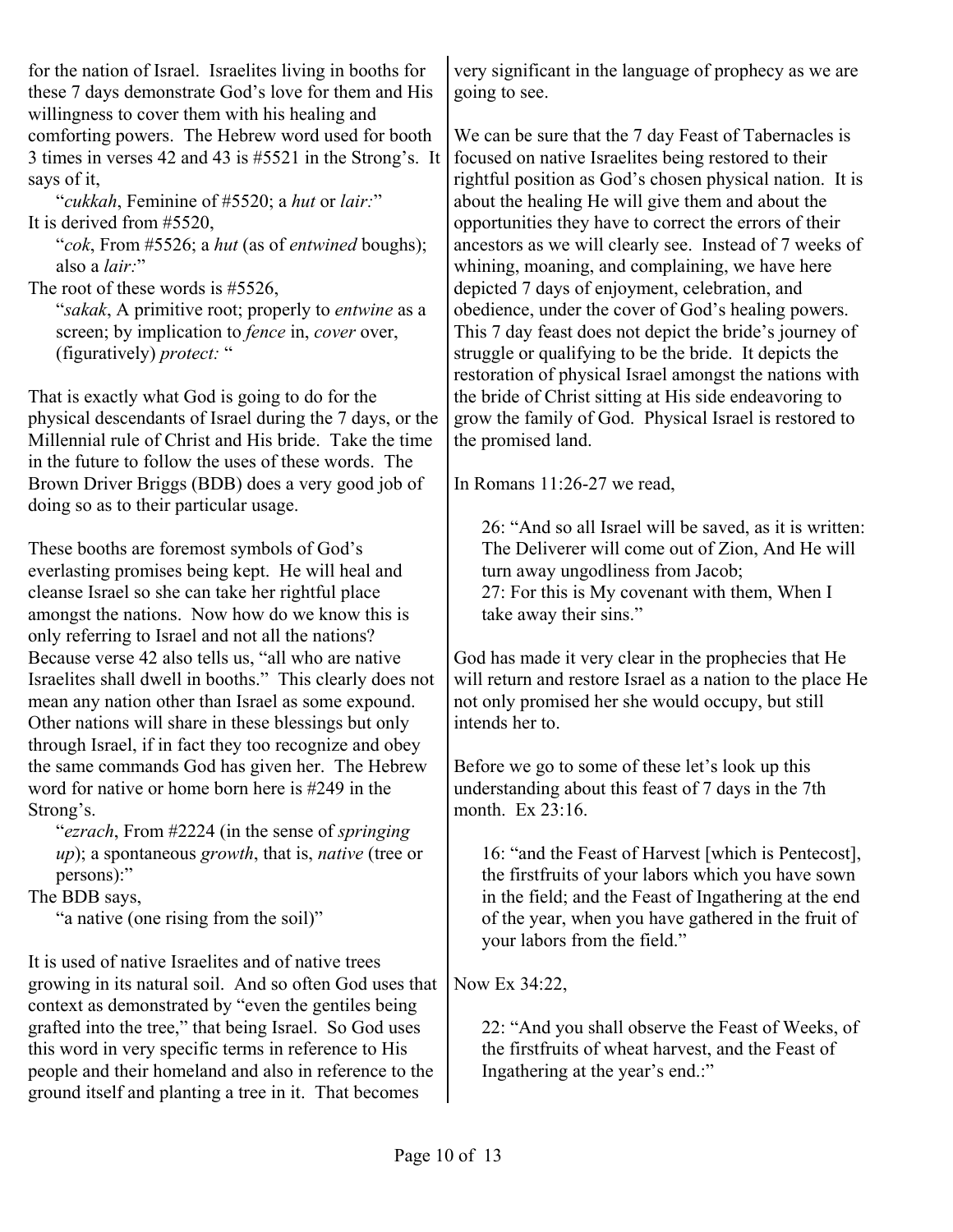Here we have God using the Hebrew word *aciyph* or #614 in Strong's to name this 7 day fall festival. He calls it the "Feast of Ingathering" or "gathering in." Now it is commonly understood by the scriptures that Israel was pretty much completed as to their labors of the field after this point in the harvest. So why does God call this the "Feast of gathering in?" Strong's says of the word,

"From #622; *gathered*, that is, (abstractly) a *gathering* in of crops: - ingathering."

It's a primitive root #622, *acaph* means, "to *gather* for any purpose; hence to *receive*, *take*

*away*, that is, remove"

The BDB says of it,

"Ingathering, harvest, and what is gathered, stored"

This 7 day period depicts all of what we have covered so far but even more, which gives us more information about the time line in the plan of salvation and its purpose. First we have the bride of Christ qualifying and entering the family as the body of Christ, His beloved wife, through the 3 early feasts. The fall festivals are about the growth of the other members of the family. It starts with physical Israel after Christ has restored His rule to the earth and has put away the Devil from influencing His children to sin against Him. And that is through Trumpets and Atonement. After Israel's restoration comes the time of the rest of the nations including all who are alive at that time but also all who have ever lived, and all of the native Israelites who have died prior to that time period depicted by the Feast of Ingathering. Wonderful truths to understand, the plan of salvation has a very specific time line for those called of God to comprehend and rehearse through the keeping of the Feasts of God. Let's just ponder a few of these things before we see the witness of the ingathering of Israel in the scriptures and the subsequent healing and restoration in the prophecies.

These 7 days during the 7th month have tremendous importance to God by the use of the number 7. The 7th day is a day of rest from our labors. So too are the 7 days of Israel's living in booths. Remember in Mat 13:38, Christ uses the analogy of a field being the world. We have to keep that in mind. The Sabbath is a day that depicts refreshing, regaining of strength of body and mind. I ask you what were the 2 most

prominent activities of Christ on the 7th day, on the Sabbath? Healing and teaching, that is exactly what Christ and His bride will be doing during the Feast of Tabernacles. The 7th month holds the key to many of these great works and promises being fulfilled. Look at what God ties the 7th day Sabbath to in His review of the 10 commandments. Deut 5:12-15,

12: "Observe the Sabbath day, to keep it holy, as the LORD your God commanded you. 13: Six days you shall labor and do all your work, 14: but the seventh day is the Sabbath of the LORD your God. In it you shall do no work: you, nor your son, nor your daughter, nor your male servant, nor your female servant, nor your ox, nor your donkey, nor any of your cattle, nor your stranger who is within your gates, that your male servant and your female servant may rest as well as you. 15: And remember that you were a slave in the land of Egypt, and the LORD your God brought you out from there by a mighty hand and by an outstretched arm; therefore the LORD your God commanded you to keep the Sabbath day."

It is not a coincidence brethren that the Feast of Tabernacles is tied to the lesson of coming out of Egypt just as the 7th day Sabbath is. We are going to see the similarities. Yes, both are times of refreshing and healing and restoration, as well both are tied to creation week by their numbers. I suggest that this too can be a worth while study for all to pursue. It is God's purpose for this 7 day festival in the 7th month to be called both the Feast of Tabernacles and the Feast of Ingathering for those are the 2 great purposes we are to learn from it. We can't learn about the integrity of this feast day until we understand both the names that God calls it. Just as we did with the spring feast. Remember the Feast of Pentecost is also the Feast of First Fruits, Harvest, and Weeks. We couldn't have gained the understanding of what the meaning of Pentecost was to its fullness if we didn't come to the understanding of all the different names God called it. Thus is the case here with the Feast of Tabernacles and the Feast of Ingathering. Let's start is Isa 11:10-16:

10: "And in that day there shall be a Root of Jesse, Who shall stand as a banner to the people; For the Gentiles shall seek Him, And His resting place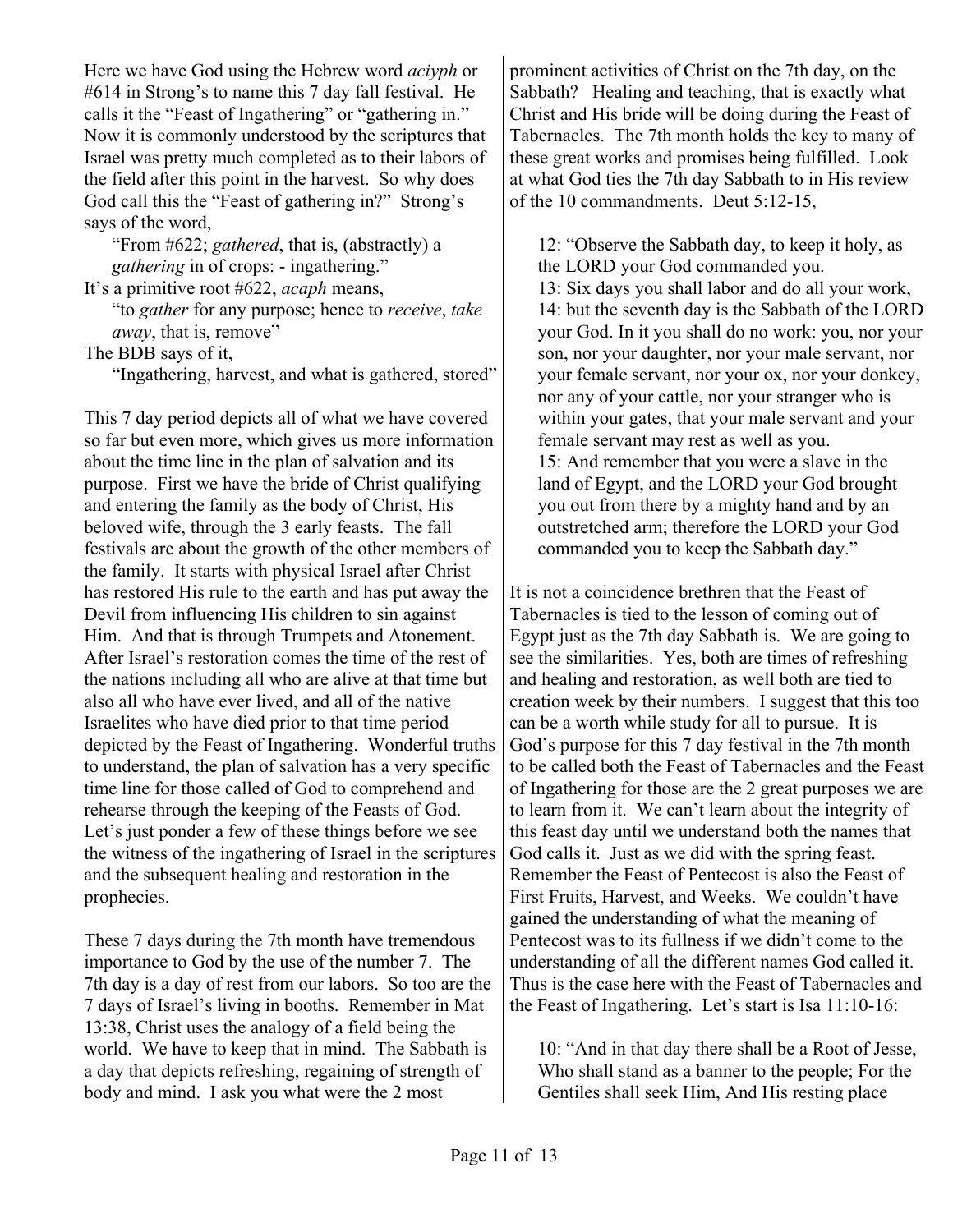shall be glorious.

11: It shall come to pass in that day That the Lord shall set His hand again the **second** time To recover the remnant of His people who are left, From Assyria and Egypt, From Pathros and Cush, From Elam and Shinar, From Hamath and the islands of the sea.

12: He will set up a banner for the nations, And will assemble the outcasts of Israel, And gather together the dispersed of Judah From the four corners of the earth.

13: Also the envy of Ephraim shall depart, And the adversaries of Judah shall be cut off; Ephraim shall not envy Judah, And Judah shall not harass Ephraim.

14: But they shall fly down upon the shoulder of the Philistines toward the west; Together they shall plunder the people of the East; They shall lay their hand on Edom and Moab; And the people of Ammon shall obey them.

15: The LORD will utterly destroy the tongue of the Sea of Egypt; With His mighty wind He will shake His fist over the River, And strike it in the seven streams, And make men cross over dry-shod. 16: There will be a highway for the remnant of His people Who will be left from Assyria, As it was for Israel In the day that he came up from the land of Egypt."

Remember when a woman of Canaan beseeched Christ to heal her demon possessed daughter. That was in Matthew. His initial comments were, "I was not sent except to the lost sheep of the house of Israel." There is a lesson in all of this. Do we understand how these things all fit in the time line. There is much more. Isa  $66:20-21$ :

20: "Then they shall bring all your brethren for an offering to the LORD out of all nations, on horses and in chariots and in litters, on mules and on camels, to My holy mountain Jerusalem, says the LORD, as the children of Israel bring an offering in a clean vessel into the house of the LORD. 21: And I will also take some of them for priests and Levites," says the LORD."

Jer 16:14-15:

14: "Therefore behold, the days are coming, says the LORD, that it shall no more be said, The LORD lives who brought up the children of Israel from the land of Egypt,

15: but, The LORD lives who brought up the children of Israel from the land of the north and from all the lands where He had driven them. For I will bring them back into their land which I gave to their fathers."

Definitely ingathering brethren. Jer 32:37-42:

37: "Behold, I will gather them out of all countries where I have driven them in My anger, in My fury, and in great wrath; I will bring them back to this place, and I will cause them to dwell safely. 38: They shall be My people, and I will be their God;

39: then I will give them one heart and one way, that they may fear Me forever, for the good of them and their children after them.

40: And I will make an everlasting covenant with them, that I will not turn away from doing them good; but I will put My fear in their hearts so that they will not depart from Me.

41: Yes, I will rejoice over them to do them good, and I will assuredly plant them in this land, with all My heart and with all My soul.

42: For thus says the LORD: Just as I have brought all this great calamity on this people, so I will bring on them all the good that I have promised them."

Ezk 20:33-38:

33: "As I live, says the Lord GOD, surely with a mighty hand, with an outstretched arm, and with fury poured out, I will rule over you.

34: I will bring you out from the peoples and gather you out of the countries where you are scattered, with a mighty hand, with an outstretched arm, and with fury poured out.

35: And I will bring you into the wilderness of the peoples, and there I will plead My case with you face to face.

36: Just as I pleaded My case with your fathers in the wilderness of the land of Egypt, so I will plead My case with you, says the Lord GOD.

37: I will make you pass under the rod, and I will